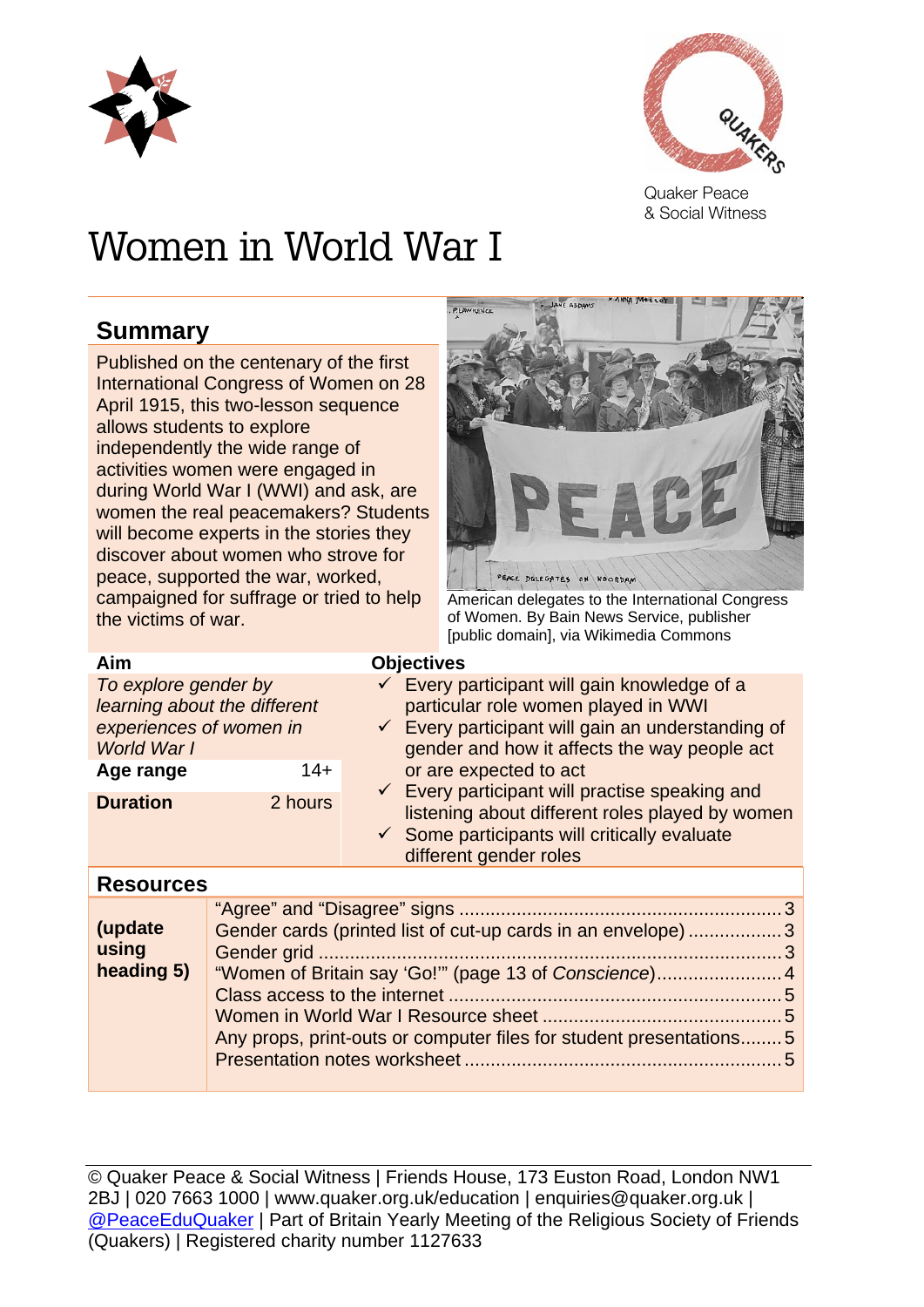## **This will help you with:**

| <b>OFSTED:</b> |                                                                                                                                                                                                                                                                                                                                                                                                                                                                            |
|----------------|----------------------------------------------------------------------------------------------------------------------------------------------------------------------------------------------------------------------------------------------------------------------------------------------------------------------------------------------------------------------------------------------------------------------------------------------------------------------------|
|                | $\checkmark$ Pupils' social development by "cooperating well with others and being able to<br>resolve conflicts effectively"                                                                                                                                                                                                                                                                                                                                               |
|                | ← Pupils' moral development by "investigating moral and ethical issues" and<br>by "understanding the consequences of their actions"                                                                                                                                                                                                                                                                                                                                        |
|                | $\checkmark$ Willingness to take part in a range of activities requiring social skills and the<br>help they are given with developing these skills                                                                                                                                                                                                                                                                                                                         |
| $\checkmark$   | Responding to students' diverse needs stereotypical views are challenged<br>and pupils learn to appreciate and view positively differences in others,<br>whether arising from race, gender, ability or disability                                                                                                                                                                                                                                                          |
|                | <b>PSHE &amp; Citizenship Curriculum</b>                                                                                                                                                                                                                                                                                                                                                                                                                                   |
|                | Critical thinking and enquiry:<br>$\checkmark$ engage with and reflect on different ideas, opinions, beliefs and values when<br>exploring topical and controversial issues and problems<br>$\checkmark$ analyse and evaluate sources used, questioning different values, ideas and<br>viewpoints and recognising bias.<br>Advocacy and representation:<br>$\checkmark$ express and explain their own opinions to others through discussions, formal<br>debates and voting. |
|                | $\checkmark$ Diversity: appreciating that, in our communities, there are similarities as well<br>as differences between people of different race, religion, culture, ability or<br>disability, gender, age or sexual orientation.                                                                                                                                                                                                                                          |
|                | <b>KS3 History</b>                                                                                                                                                                                                                                                                                                                                                                                                                                                         |
|                | $\checkmark$ know and understand the history of these islands as a coherent, chronological<br>narrative, from the earliest times to the present day: how people's lives have<br>shaped this nation and how Britain has influenced and been influenced by the<br>wider world                                                                                                                                                                                                |
| $\checkmark$   | gain and deploy a historically grounded understanding of abstract terms (in<br>this case, "gender" and "peace")                                                                                                                                                                                                                                                                                                                                                            |
| $\checkmark$   | challenges for Britain, Europe and the wider world from 1901 to the present<br>day<br>women's suffrage<br>$\circ$<br><b>First World War</b><br>$\circ$                                                                                                                                                                                                                                                                                                                     |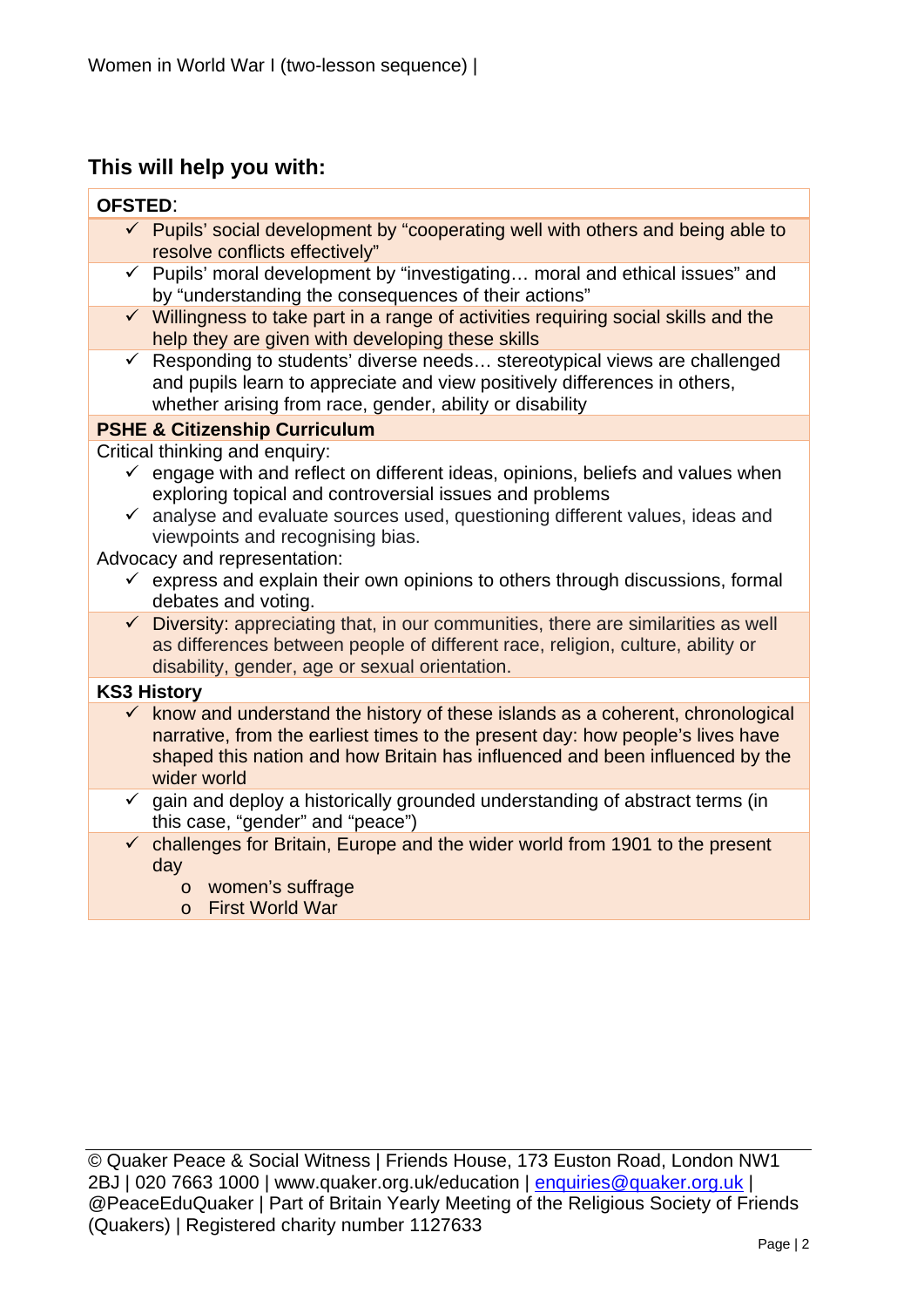



Quaker Peace & Social Witness

# **Lesson plan**

| <b>Timing</b>        | Length          | <b>Activity</b>                                                                                                                                                                                                                                                                                                                                                                                                                                                                                                                                                                                                                                                                                                                                                                                                           | <b>Notes</b>                                                                                                                                                                                                                                                                                                                                                                                                               |
|----------------------|-----------------|---------------------------------------------------------------------------------------------------------------------------------------------------------------------------------------------------------------------------------------------------------------------------------------------------------------------------------------------------------------------------------------------------------------------------------------------------------------------------------------------------------------------------------------------------------------------------------------------------------------------------------------------------------------------------------------------------------------------------------------------------------------------------------------------------------------------------|----------------------------------------------------------------------------------------------------------------------------------------------------------------------------------------------------------------------------------------------------------------------------------------------------------------------------------------------------------------------------------------------------------------------------|
|                      |                 | LESSON 1 (of 2)                                                                                                                                                                                                                                                                                                                                                                                                                                                                                                                                                                                                                                                                                                                                                                                                           |                                                                                                                                                                                                                                                                                                                                                                                                                            |
| $0 - 10$<br>minutes  | 10 <sup>1</sup> | Starter discussion: opinion spectrum<br>Label one end of the room "Agree" and the<br>other "Disagree". Explain that there is an<br>imaginary line between the two. Ask<br>students to position themselves on that line<br>in response to this statement:<br>Agree $\leftarrow$ "Girls are more peaceful than boys"<br>$\rightarrow$ Disagree<br>Discuss why students chose their positions,<br>referring to what they know or have<br>experienced. Suggest a no-names rule if<br>they are talking about their own life in<br>school.                                                                                                                                                                                                                                                                                      | "Agree" and<br>"Disagree" signs<br>Use this "opinion<br>spectrum" activity to<br>elicit students'<br>opinions about<br>gender, and<br>encourage debate<br>and questioning<br>between them.                                                                                                                                                                                                                                 |
| $10 - 25$<br>minutes | 15              | <b>Gender word sort</b><br>Introduce the words "sex" and "gender"<br>and explain that "sex" refers to the<br>biological characteristics of men and<br>women, and "gender" is about what we<br>say maleness and femaleness are - they<br>are an idea we have put together – for<br>example, that girls like pink or boys like<br>football. They shape who we are.<br>Introduce language like masculine/<br>feminine if you feel the group is ready.<br>Asks pairs or threes to sort the cards on<br>the grid according to what is "good" and<br>"bad" as well as generally "male" and<br>"female". Students who finish sorting can<br>add words of their own.<br>Discuss what they find and their<br>reasoning. Explore why particular words<br>are not typically used about one gender<br>and the effect this might have. | <b>Gender cards</b><br>(printed list of cut-up<br>cards in an<br>envelope)<br><b>Gender grid</b><br>This activity should<br>consolidate students'<br>understanding of<br>"gender" as<br>constructed, not<br>absolute.<br>Some students may<br>observe that a word is<br>positive when male<br>and negative when<br>female.<br>To develop discussion,<br>you could reintroduce<br>the spectrum activity<br>with more words, |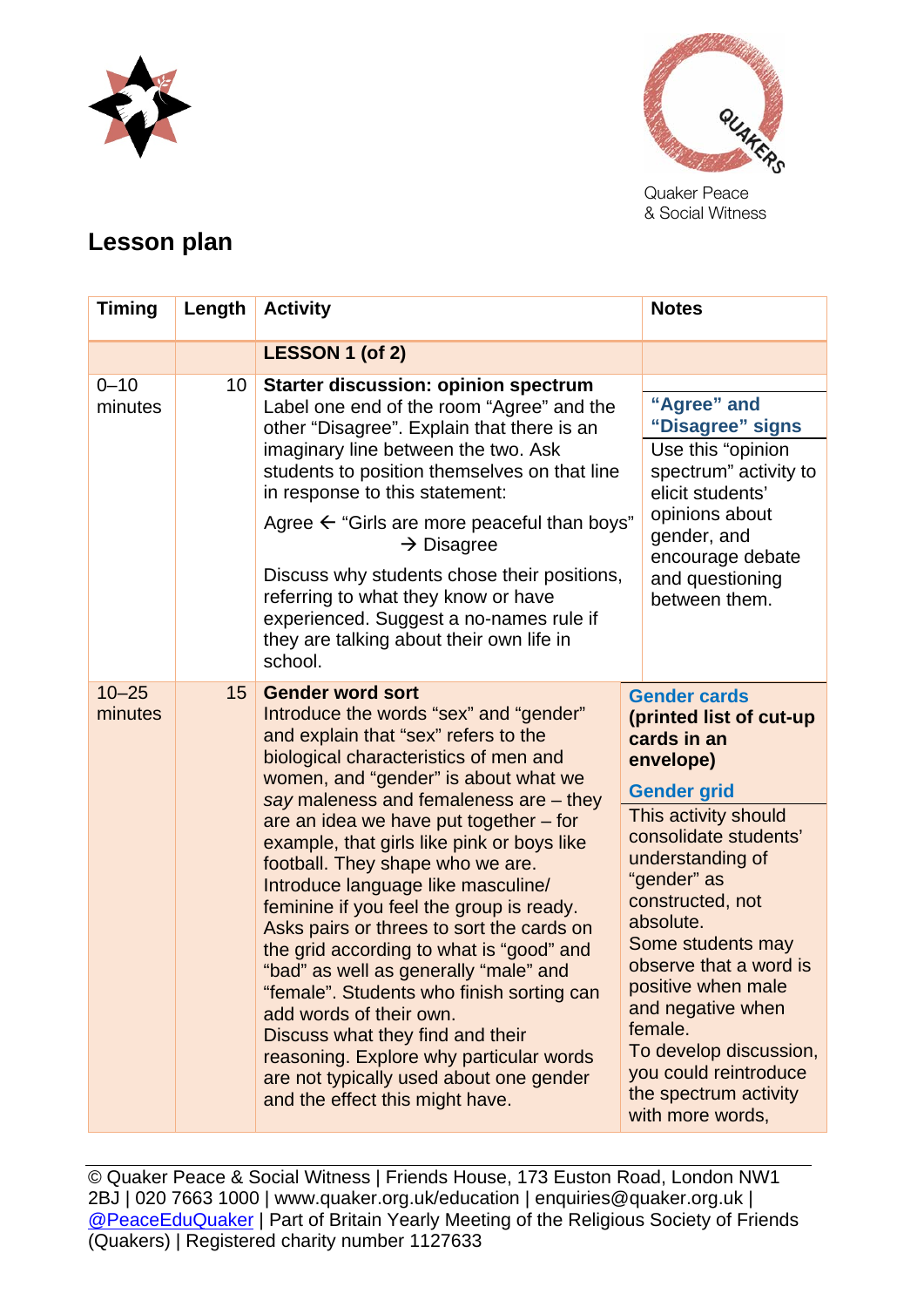| <b>Timing</b>        | Length                                                                                                                                                                                                                                                                                                                                                                                                                                                                                                                             | <b>Activity</b>                                                                                                                                                                                                   | <b>Notes</b>                                                                        |
|----------------------|------------------------------------------------------------------------------------------------------------------------------------------------------------------------------------------------------------------------------------------------------------------------------------------------------------------------------------------------------------------------------------------------------------------------------------------------------------------------------------------------------------------------------------|-------------------------------------------------------------------------------------------------------------------------------------------------------------------------------------------------------------------|-------------------------------------------------------------------------------------|
|                      |                                                                                                                                                                                                                                                                                                                                                                                                                                                                                                                                    |                                                                                                                                                                                                                   | labelling one end<br>"masculine" and one<br>end "feminine".                         |
| $25 - 30$<br>minutes | Set the historical scene<br>5<br>Through discussion and questioning, explain<br>what was happening in World War I.<br>What was happening 100 years ago<br>(in 1915)?<br>World War I in Europe had gone on                                                                                                                                                                                                                                                                                                                          |                                                                                                                                                                                                                   | "Women of Britain<br>say 'Go!'" (page<br>13 of Conscience)                          |
|                      |                                                                                                                                                                                                                                                                                                                                                                                                                                                                                                                                    | for nearly a year $-$ it hadn't finished by<br>Christmas 1914 (as people had<br>hoped). In fact, it had got bogged<br>down in frontlines stretching from the                                                      | Useful images of<br>women in war via<br><b>Imperial War</b><br><b>Museums (IWM)</b> |
|                      | <b>North Sea to Switzerland</b><br>Britain, France, Australia and New<br>Zealand had just tried a big attack on<br>the Ottoman Empire (today's Turkey),<br>which ended in failure – the war<br>wasn't going anywhere.<br>Who was doing the fighting? Men $-$<br>women could not join the army at the<br>time. Does that mean that men are<br>more violent than women?<br>Show students the poster "Women of<br>Britain say 'Go!"<br>What is its message?<br>O<br>Who is it aimed at (the<br>O<br>audience)?<br>Would it work?<br>O |                                                                                                                                                                                                                   |                                                                                     |
|                      |                                                                                                                                                                                                                                                                                                                                                                                                                                                                                                                                    |                                                                                                                                                                                                                   |                                                                                     |
|                      |                                                                                                                                                                                                                                                                                                                                                                                                                                                                                                                                    | Explain that the idea of gender – what<br>men/boys and women/girls are like - has<br>changed over time. Students will explore<br>what women were doing 100 years ago and<br>what versions of gender they suggest. |                                                                                     |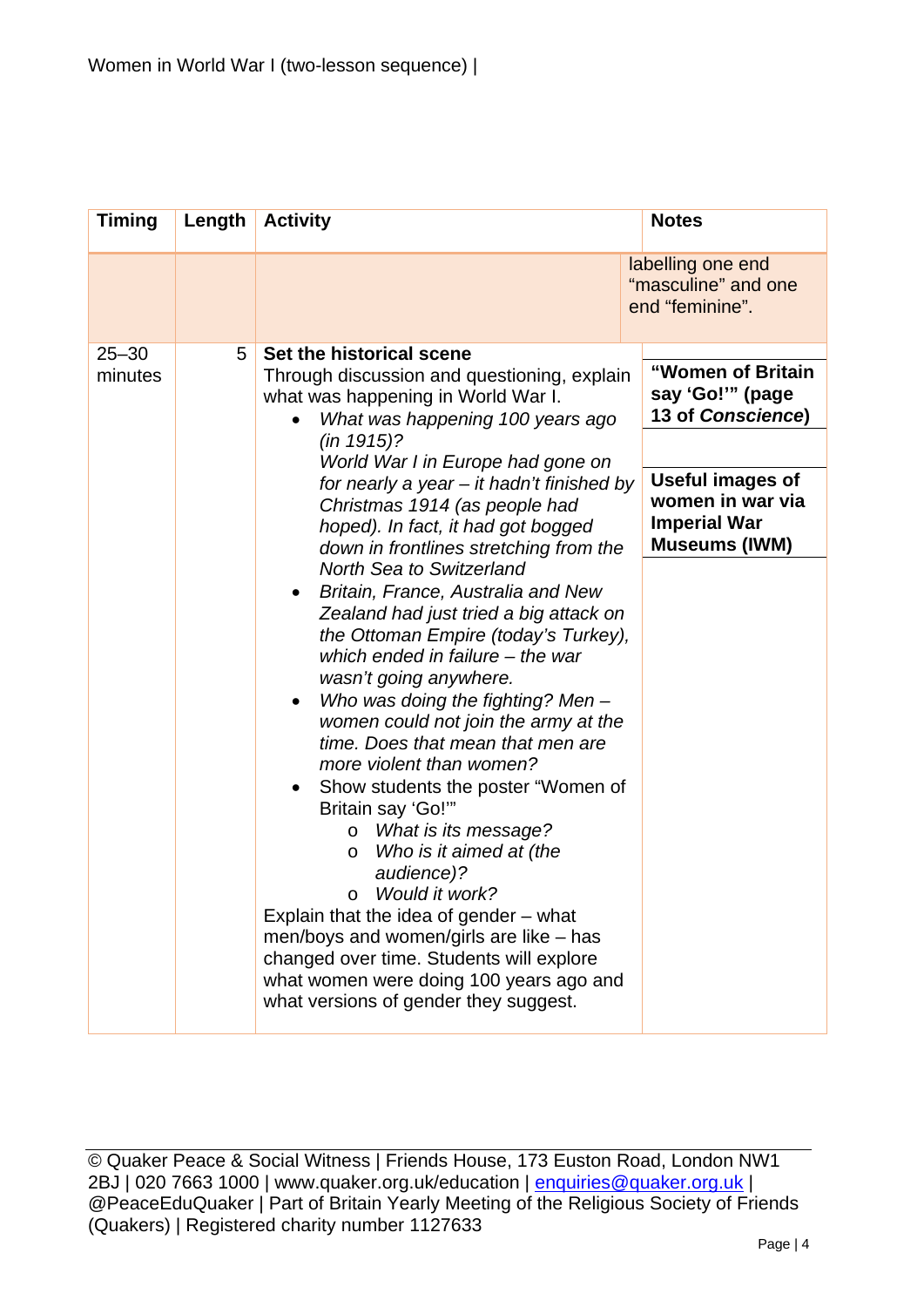

& Social Witness

| <b>Timing</b>               | Length                                                                                                                                                                                                                                     | <b>Activity</b>                                                                                                                                                                                          |                                                                                                                                                                                | <b>Notes</b>                                                                |
|-----------------------------|--------------------------------------------------------------------------------------------------------------------------------------------------------------------------------------------------------------------------------------------|----------------------------------------------------------------------------------------------------------------------------------------------------------------------------------------------------------|--------------------------------------------------------------------------------------------------------------------------------------------------------------------------------|-----------------------------------------------------------------------------|
| $30 - 60$<br>minutes        | 30                                                                                                                                                                                                                                         | <b>Research Women in World</b><br>War I - group task:                                                                                                                                                    | Either, you could arrange                                                                                                                                                      |                                                                             |
|                             |                                                                                                                                                                                                                                            | So what were women doing<br>in WWI? You're going to find<br>out.<br>Divide students into groups<br>of 4 or 5 to prepare a<br>presentation on one of these<br>topics. They could present                  | <b>Class access to the internet</b>                                                                                                                                            |                                                                             |
|                             |                                                                                                                                                                                                                                            |                                                                                                                                                                                                          | to allow students to research<br>their topics online,<br>or you could print out materials<br>from the websites listed on the:<br><b>Women in World War I Resource</b><br>sheet |                                                                             |
|                             | Powerpoint slides, a drama,<br>or a talk.<br>Each presentation should<br>answer these three<br>questions:<br>1. What did the women<br>you studied do?<br>2. Why did they do it?<br>3. What does this say<br>about women being<br>peaceful? | then distribute these on each<br>group's table.<br>The presentations will require time<br>to prepare. You could ask students<br>to set themselves a relevant<br>homework task as part of the<br>process. |                                                                                                                                                                                |                                                                             |
| $0 - 10$<br>10 <sup>°</sup> |                                                                                                                                                                                                                                            | LESSON 2 (of 2)                                                                                                                                                                                          |                                                                                                                                                                                |                                                                             |
| minutes                     |                                                                                                                                                                                                                                            | <b>Presentation practice</b><br>At the start of the second lesson, give<br>students some final time to prepare and<br>practise their presentations                                                       |                                                                                                                                                                                | Any props, print-<br>outs or computer<br>files for student<br>presentations |
| $10 - 50$<br>minutes        | Watch the presentations (40 minutes):<br>40<br>Give each student a worksheet to take notes<br>on other groups' presentations.                                                                                                              |                                                                                                                                                                                                          | <b>Presentation</b><br>notes worksheet                                                                                                                                         |                                                                             |
|                             |                                                                                                                                                                                                                                            | Discuss after each presentation:<br>Does that fit our idea of women's role<br>or not?<br>Did it fit people's idea about women at<br>the time?                                                            |                                                                                                                                                                                |                                                                             |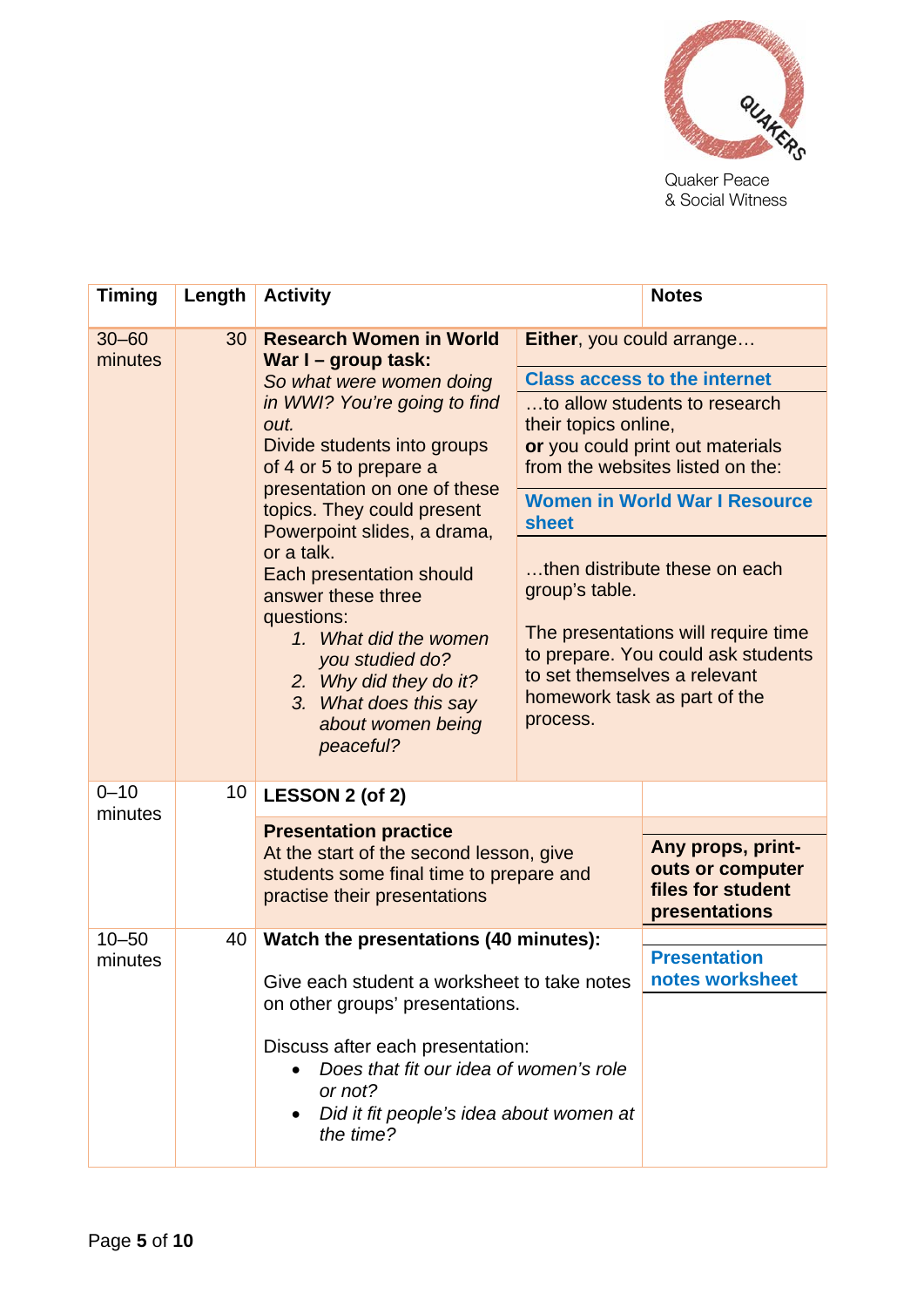| <b>Timing</b>        | Length | <b>Activity</b>                                                                                                                                                                                                                                                    | <b>Notes</b>                                                                                                                        |
|----------------------|--------|--------------------------------------------------------------------------------------------------------------------------------------------------------------------------------------------------------------------------------------------------------------------|-------------------------------------------------------------------------------------------------------------------------------------|
| $50 - 60$<br>minutes | 10     | <b>Final discussion</b><br>Based on what you've learnt, have your<br>opinions changed?<br>Reprise the opinion spectrum from the<br>beginning of the first lesson to explore this:<br>Agree $\leftarrow$ "Girls are more peaceful than boys" $\rightarrow$ Disagree | Have students'<br>feelings stayed the<br>same or changed?<br>What evidence from<br>the presentations<br>affected their<br>opinions? |
| Total:               | 120    | End                                                                                                                                                                                                                                                                |                                                                                                                                     |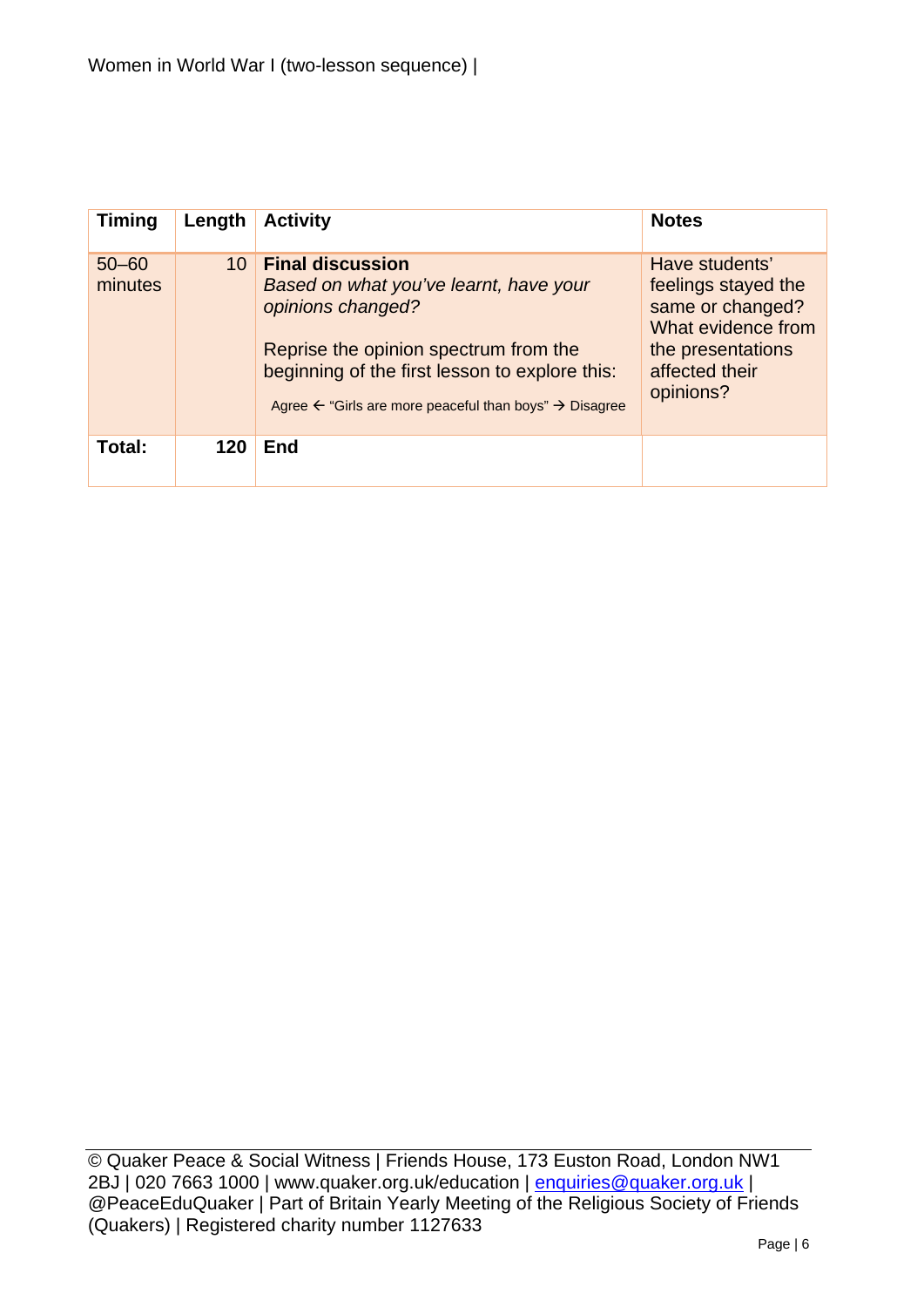



& Social Witness

## Printable Resource 1: Gender word sort:

## printable cards

These words can be cut up or simply printed for students to write onto the grid.

| boring     | mucky       | adventurous  |
|------------|-------------|--------------|
| relaxed    | weak        | pretty       |
| cheeky     | gossipy     | peaceful     |
| naughty    | aggressive  | stuck-up     |
| positive   | strong      | thoughtful   |
| clever     | wimpy       | two-faced    |
| bully      | champion    | pushover     |
| bright     | brooding    | jealous      |
| lazy       | dainty      | emotional    |
| loud       | nurturing   | cowardly     |
| gentle     | active      | funny        |
| calm       | chiselled   | moody        |
| weak       | brave       | hard-working |
| cruel      | pleasant    | dedicated    |
| energetic  | confident   | elegant      |
| ditsy      | butch       | slick        |
| sensitive  | thoughtless | ambitious    |
| passionate | frigid      | petty        |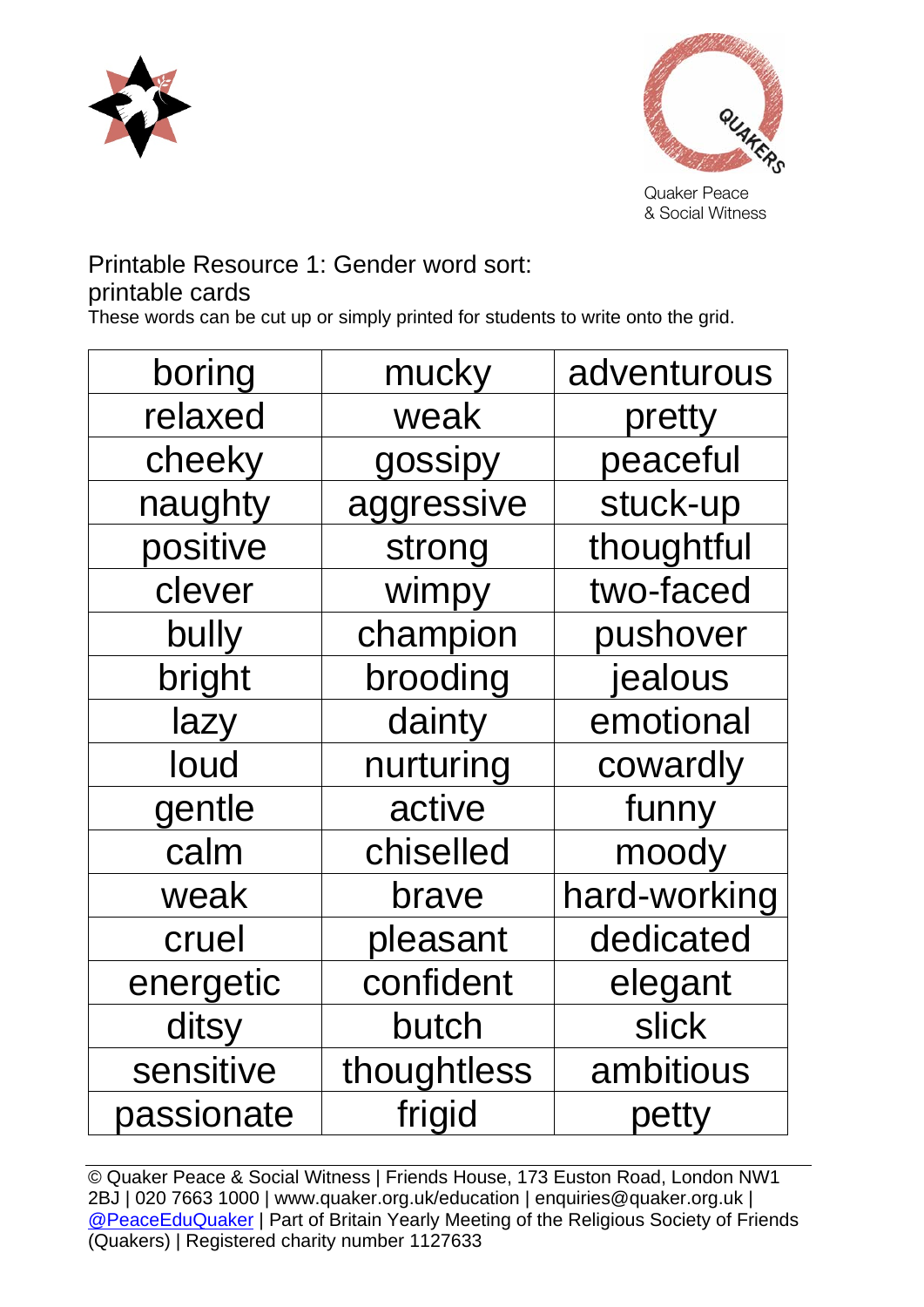



Quaker Peace

## **Printable Resource 2: Gender word sort grid Community Community A Social Witness**

Sort the words according to whether they are generally more "male" or "female", and whether they are "good" or "bad" things. If you finish the collection, you can add your own words.

| Gender Good           | <b>Both or neither</b> | <b>Bad</b> |
|-----------------------|------------------------|------------|
| <b>Boy</b>            |                        |            |
| Both<br>or<br>neither |                        |            |
| Girl                  |                        |            |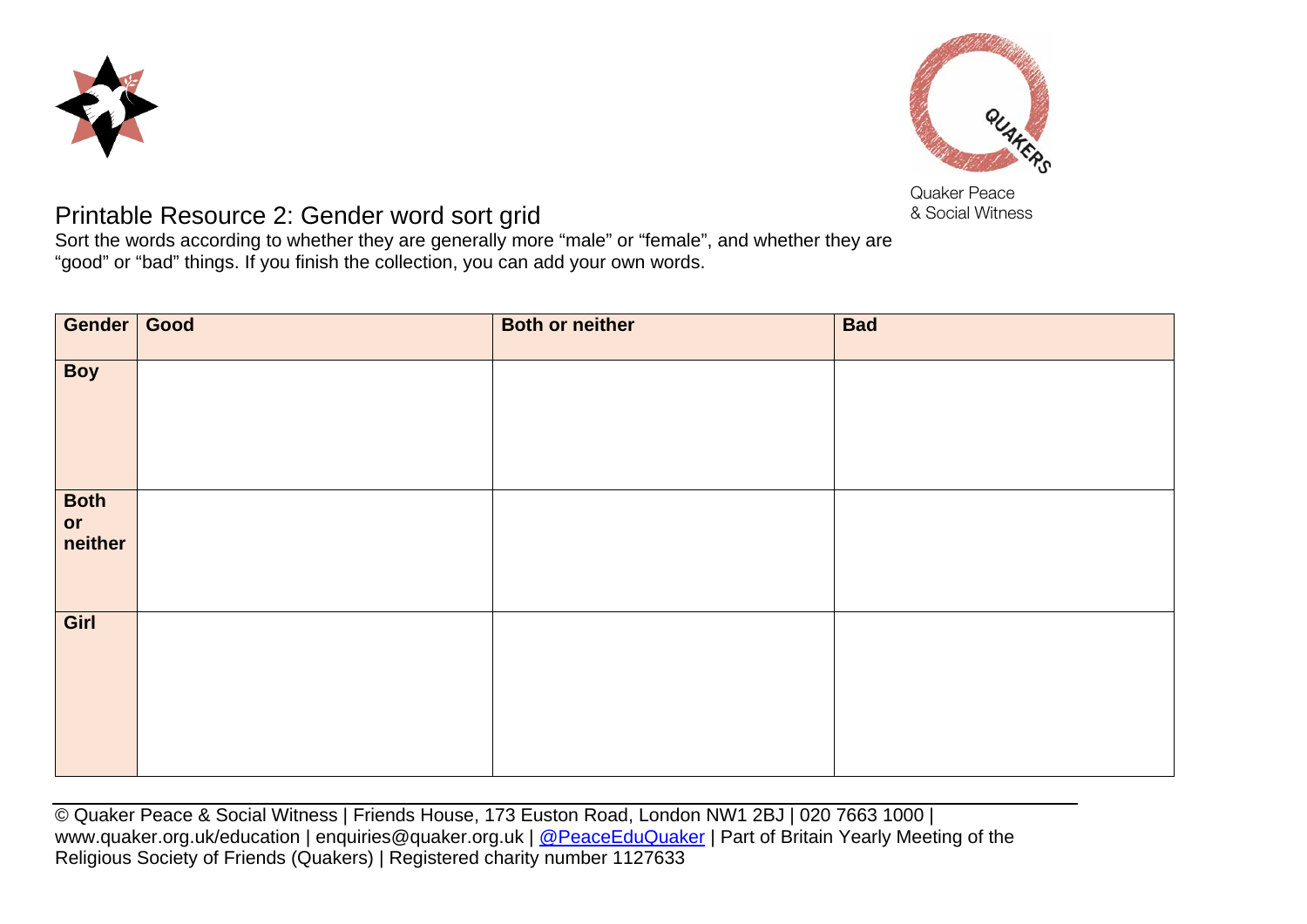



Quaker Peace

#### **Printable Resource 3: Women in World War I Research** & Social Witness

In your group, prepare a five-minute presentation explaining:

- *1. What did the women you studied do?*
- *2. Why did they do it?*
- *3. What does this say about women being peaceful?*

#### **Group 1: Suffragette movement**

The suffragettes were women who campaigned to get the vote even before the war:

- www.historylearningsite.co.uk/suffragettes.htm
- www.youtube.com/watch?v=sJNfNmbwyTI

#### **Group 2: Women at work**

Many women were working before World War I, but the need grew enormously as more and more men left to serve in the military:

- www.iwm.org.uk/history/the-women-war-workers-of-the-north-west
- www.striking-women.org/module/women-and-work/world-war-i-1914-1918

#### **Group 3: Striving for peace**

Some women believed the war itself was wrong and campaigned for peace:

- Emily Hobhouse
	- www.quaker.org.uk/files/Conviction-WWI-secondary-school-resource.pdf (p. 10)
- International Congress of Women, 1915, where women from 12 countries gathered for peace
	- www.history.com/this-day-in-history/international-congress-of-women-opens-at-thehague
	- http://archive.org/stream/womenathagueint00adda/womenathagueint00adda\_djvu.txt

#### **Group 4: Relieving suffering**

Some women were distressed by the suffering of people and determined to do something to help:

- Hilda Clark
	- http://whitefeatherdiaries.org/overwhelmed
- Rachel Wilson and the women of the Friends Ambulance Unit
	- www.quaker.org.uk/files/Conscience-WWI-primary-school-resource.pdf (p. 23)

#### **Group 5: Encouraging men to fight**

Some women believed it was right to fight and campaigned to encourage more men to fight:

- *The Order Of The White Feather* 
	- www.youtube.com/watch?v=gOnMFO21c6Y (Scene from Downton Abbey)
	- www.theguardian.com/world/2008/nov/11/first-world-war-white-feather-cowardice
	- www.opendemocracy.net/5050/nicoletta-f-gullace/white-feather-girls-womens-militarism-in-uk
	- http://spartacus-educational.com/FWWfeather.htm

#### **See also:** 12 facts about women in World War I:

www.iwm.org.uk/history/12-things-you-didnt-know-about-women-in-the-first-world-war